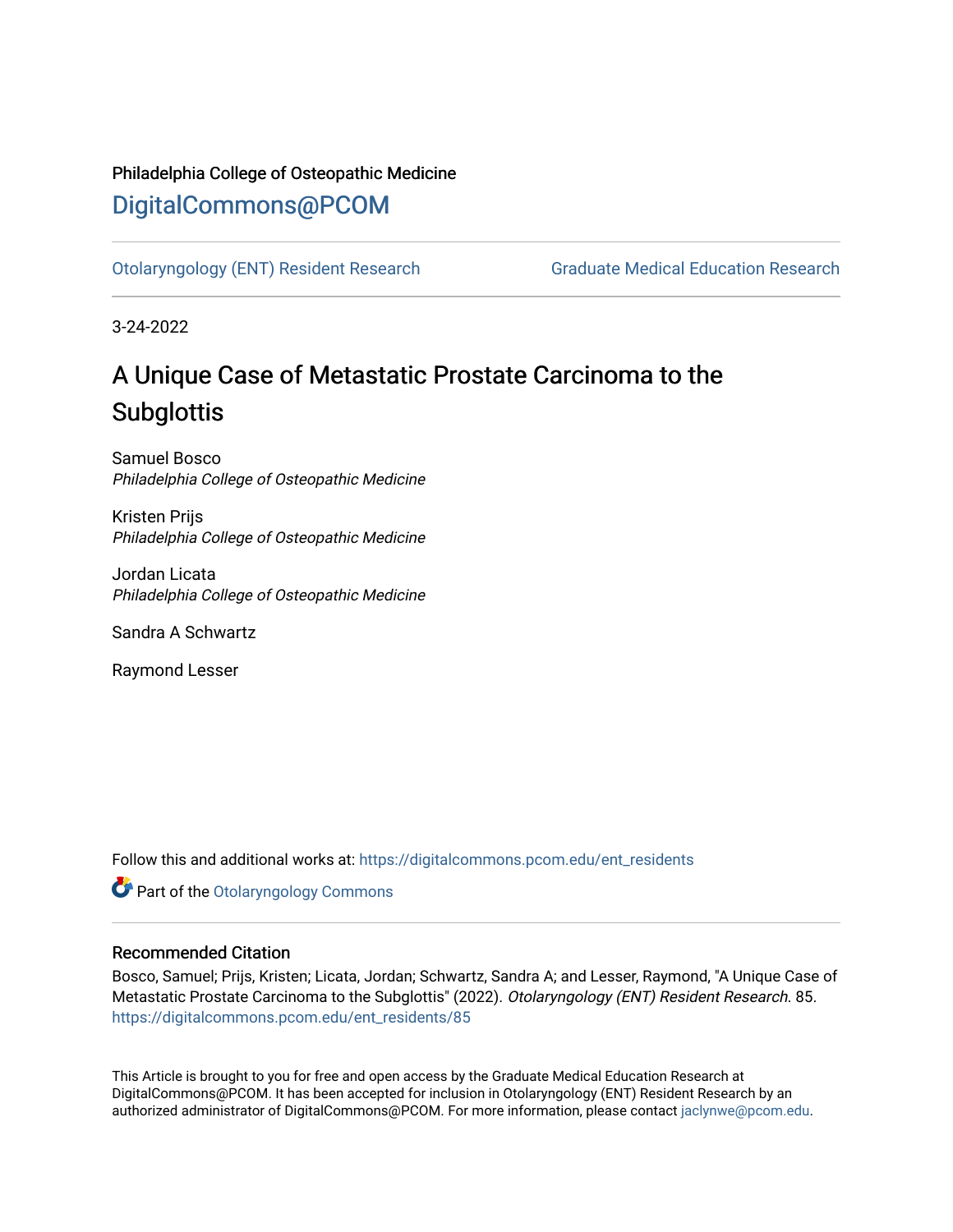## A Unique Case of Metastatic Prostate Carcinoma to the Subglottis

Ear, Nose & Throat Journal 2022, Vol. 0(0) 1–3 © The Author(s) 2022 Article reuse guidelines: agepub.com/journals-permissions DOI: [10.1177/01455613221086528](https://doi.org/10.1177/01455613221086528) [journals.sagepub.com/home/ear](https://journals.sagepub.com/home/ear) **SSAGE** 

Samuel Bosco, DO<sup>I</sup> ©, Kristen Prijs, BS<sup>I</sup>, Jordan Licata, DO<sup>I</sup>, Sandra A Schwartz, MS, CCC-SLP<sup>2</sup>, and Raymond Lesser, MD<sup>2</sup>

#### Keywords

laryngeal mass, metastasis to larynx, metastatic prostate carcinoma, subglottic mass, subglottic stenosis

An 85-year-old male presented to an otolaryngology office with hoarseness, stridor, and shortness of breath. He had been evaluated by 2 outside otolaryngologists for a 4-year history of hoarseness. He was referred for consideration for speech therapy regarding hoarseness, vocal fold edema, and a questionable right vocal fold polyp. The patient reported that his symptoms had worsened progressively over the prior 6-12 months. He had no history of head and neck cancer, recent intubation, autoimmune conditions, head and neck trauma, or smoking. The patient had a history of prostate carcinoma treated with radical prostatectomy, radiation therapy, and hormone therapy 18 years prior to our initial consultation.

Videostroboscopy exam showed a rotated larynx with arytenoid cartilage asymmetry, limited right vocal fold abduction, and symmetric lateral subglottic narrowing ([Figure](#page-1-0) [1\)](#page-1-0).

Computed tomography with IV contrast of the neck showed a soft tissue infiltrating process involving the larynx circumferentially, including the cricoid cartilage ([Figure 2\)](#page-2-0).

The patient was taken to the operating room for direct laryngoscopy, biopsy, and ablation and dilation of the subglottic lesion. Intraoperatively, a bilaterally symmetric lateral subglottic stenosis was found that extended approximately 1.5 cm below the level of the true vocal folds [\(Figure 3](#page-2-1)).

Biopsies were obtained, and the stenotic area was ablated partially and dilated. The pathology showed small, discohesive, atypical cells consistent with metastatic prostate carcinoma. Immunohistochemical staining was strongly positive for NKX 3.1 and negative for CD45, CD56, p40, CK7, and CK20, supporting the diagnosis. The patient's serum PSA level at the time of diagnosis was 13.6. ng/mL. The patient was taken to the operating room for an open tracheotomy after the diagnosis was made. A computed tomography scan of the chest, abdomen, and pelvis showed no evidence of



Figure 1. Pre-operative image of rotated larynx with arytenoid cartilage asymmetry and symmetric lateral subglottic narrowing. Image obtained using a Pentax 9310 HD capture system with a 9108 rigid endoscope.

<span id="page-1-0"></span>other metastatic disease. A nuclear medicine whole-body bone scan showed a large area of focal, markedly increased osseous uptake localized to the left posterior parietal/occipital calvarium. The treatment plan for the patient included hormone therapy and radiation therapy.

Metastasis to the larynx from a distant primary site is rare. The most common distant primaries include cutaneous

<sup>1</sup>Philadelphia College of Osteopathic Medicine, PA, USA <sup>2</sup>Drexel University School of Medicine, PA, USA

#### Corresponding Author:

Samuel Bosco, Philadelphia College of Osteopathic Medicine, 4170 City Ave Philadelphia, PA 19131, USA. Email: [sb193743@pcom.edu](mailto:sb193743@pcom.edu)



Creative Commons Non Commercial CC BY-NC: This article is distributed under the terms of the Creative Commons Attribution-NonCommercial 4.0 License ([https://creativecommons.org/licenses/by-nc/4.0/\)](https://creativecommons.org/licenses/by-nc/4.0/) which permits non-commercial use, reproduction and distribution of the work without further permission provided the original work is attributed as specified on the SAGE

and Open Access pages (<https://us.sagepub.com/en-us/nam/open-access-at-sage>).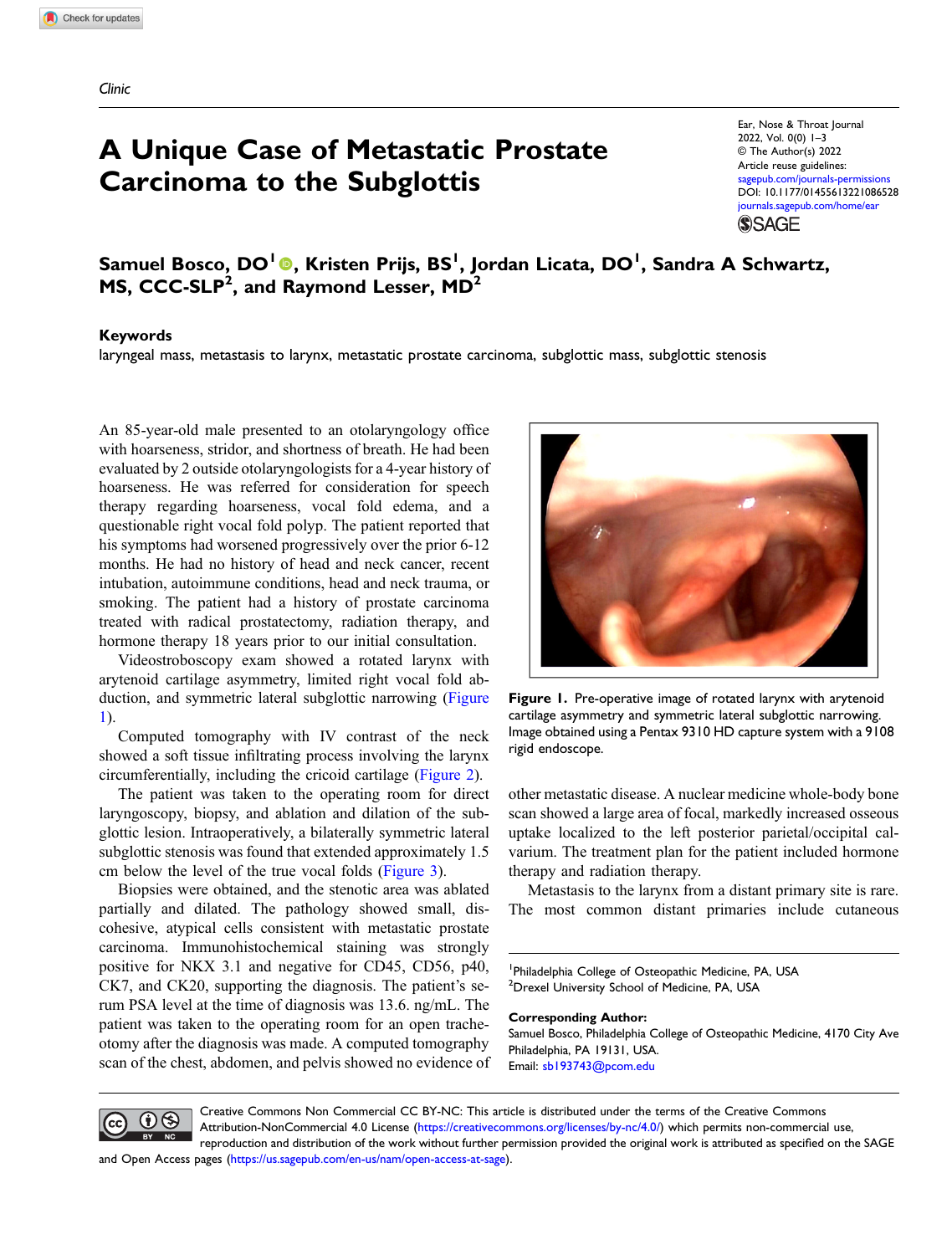

<span id="page-2-0"></span>Figure 2. Computed tomography with IV contrast of the neck in an axial plane at the level of the cricoid cartilage. (A) Subglottic mass with circumferential soft tissue fullness. (B) Bilateral cricoid cartilage sclerosis with surrounding ill-defined soft tissue margins. (C) Patchy right thyroid cartilage sclerosis, also with adjacent soft tissue haziness. (D) Right greater than left subglottic fullness with severe narrowing and leftward deviation.



Figure 3. Intraoperative image of larynx using a 0-degree rigid endoscope. (A) True vocal folds, (B) subglottic fullness and narrowing, and (C) endotracheal tube.

<span id="page-2-1"></span>melanoma and renal cell carcinoma. Metastasis to the larynx from prostate carcinoma is less common, with only 6 reported cases in the English-language literature since  $1988<sup>1</sup>$  $1988<sup>1</sup>$  Metastatic prostate cancer elicits osteoblastic reactions and sclerotic changes, and bone is a frequent site of spread. $<sup>2</sup>$  $<sup>2</sup>$  $<sup>2</sup>$  The larynx is</sup> the least frequently reported site of metastasis of prostate carcinoma.<sup>[3](#page-3-2)</sup> There have been a number of proposed mechanisms for spread of abdominal cancer to the larynx, including spread via interconnections between supraclavicular nodes and subglottic lymphatic vessels, and spread via the para-vertebral plexuses.<sup>[4](#page-3-3)[,5](#page-3-4)</sup>

Metastatic prostate cancer to the larynx typically first involves the laryngeal skeleton, resulting in pathologic ossification. This often results in prolonged periods of clinical silence and may explain partially the rarity of the clinical diagnosis. It is often not until the carcinoma spreads to the soft tissues of the larynx partially that symptoms arise, including dysphagia, dyspnea and hoarseness.<sup>6</sup> Postmortem studies have demonstrated that the incidence of metastatic prostate cancer to the larynx is higher than clinical experience suggests, explained by frequent lack of growth and absence of symptoms. $4,6,7$  $4,6,7$  $4,6,7$ 

Diagnosis is confirmed by biopsy and immunohistochemical staining. NKX 3.1 is a highly sensitive and specific tissue marker of metastatic prostate adenocarcinoma.<sup>[8](#page-3-7)</sup> Management of metastatic prostate carcinoma may include a combination of orchidectomy and hormone therapies, radiation therapy, and other palliative therapy. Chemotherapy trials have shown prostate cancer cells to be relatively resistant.<sup>9</sup> Due to the insidious and often silent nature of these metastases, by the time patients are diagnosed, their prognosis is usually poor.<sup>1</sup>

Although rare, metastatic prostate carcinoma to the larynx should be considered in the differential diagnosis of any male over the age of 45 years presenting with a laryngeal mass involving the laryngeal skeleton, and especially in those with a history of prostate carcinoma. This case highlights the importance of performing a thorough investigation of upper airway symptoms in patients with prior malignancies.